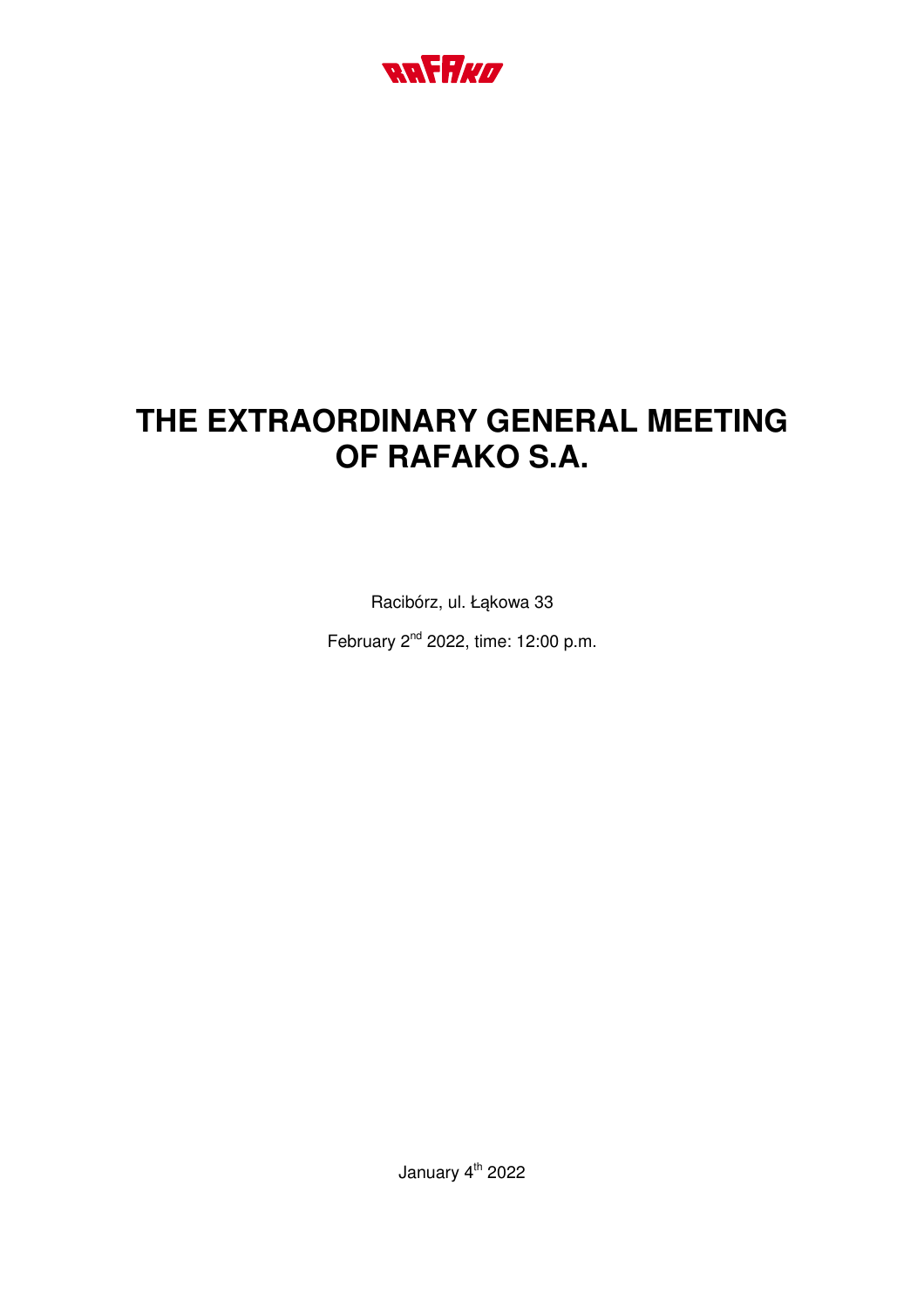## **Table of Contents:**

- I. The announcement of convening Extraordinary General Meeting of RAFAKO S.A.
- II. Rules of Procedure of the General Meeting of RAFAKO S.A.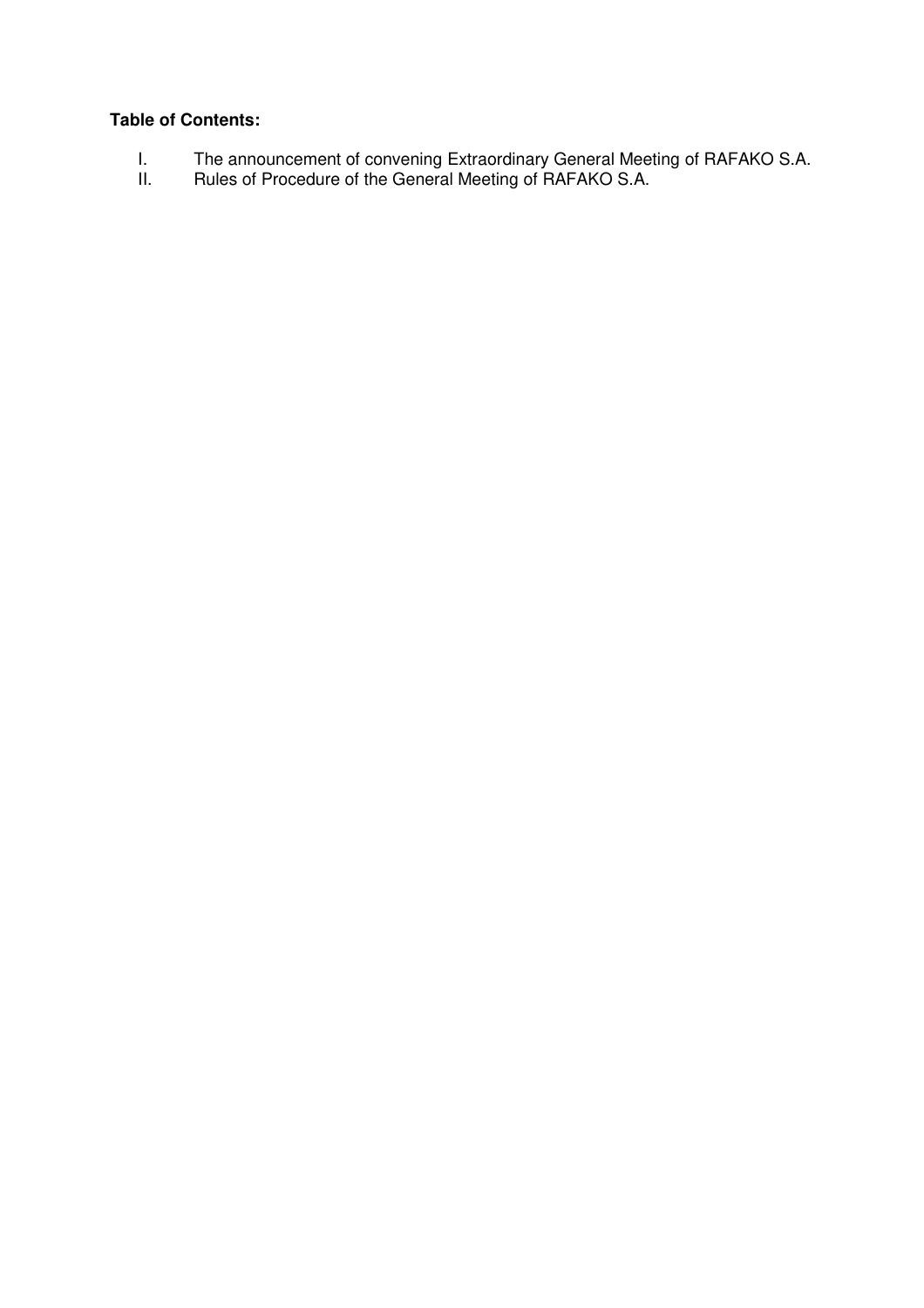# **The Management Board of RAFAKO S.A. of Racibórz (the "Company"),**

acting pursuant to Art. 393.5, Art. 398, Art. 399.1, Art. 402<sup>1</sup> 1 and 2 and Art. 402<sup>2</sup> of the Commercial Companies Code (the "**CCC**"), as well as Art. 23.3 of the Company's Articles of Association, hereby convenes, for 12.00 noon on

February 2nd 2022, at the Company's registered office at ul. Łąkowa 33 in Racibórz, Poland:

## **AN EXTRAORDINARY GENERAL MEETING OF RAFAKO S.A.**

#### **OF RACIBÓRZ**

#### **AGENDA:**

- 1. Opening of the Extraordinary General Meeting.
- 2. Appointment of the Chair of the Extraordinary General Meeting.
- 3. Confirmation that the Extraordinary General Meeting has been properly convened and has the capacity to pass resolutions.
- 4. Appointment of the Ballot Counting Committee.
- 5. Voting on a resolution on the: (i) issue of bonds convertible into shares, (ii) full waiver of the existing shareholders' pre-emptive rights to acquire the convertible bonds, (iii) conditional increase of the Company's share capital, (iv) full waiver of the existing shareholders' pre-emptive rights to acquire the shares; and (v) amendment to the Company's Articles of Association.
- 6. Miscellaneous and motions from the floor.
- 7. Closing of the Extraordinary General Meeting.

The Management Board hereby publishes the existing wording and proposed amendments to the Company's Articles of Association:

1) Provisions proposed to be added as Art. 11 of the Articles of Association:

Existing wording:

*none* 

Proposed wording:

#### *"***Article 11**

- *1. The Company's conditional share capital shall amount to no more than PLN 150,000,000 (one hundred and fifty million złoty) and shall be divided into: (a) no more than 75,000,000 (seventy-five million) Series [M] ordinary bearer shares with a par value of PLN 2.00 (two złoty) per share*.
- *2. The purpose of the conditional share capital increase referred to in Article 11.1 above is to grant the rights to acquire Series [M] shares to the holders of Series [M] bonds convertible into shares (the "***Convertible Bonds***"), issued pursuant to Resolution No. 3 of the Extraordinary General Meeting of February 2nd 2022 on the: (i) issue of bonds convertible into shares, (ii) full waiver of the existing shareholders' pre-emptive rights to acquire the convertible bonds, (iii) conditional increase of the Company's share capital, (iv) ) full waiver of the existing shareholders' pre-emptive rights to acquire the shares; and (v) amendment to the Company's Articles of Association.*
- *3. The rights to acquire Series [M] shares will be exercisable by the holders of Convertible Bonds from January 1st 2026 to the date falling one business day before the Maturity Date specified in the terms and conditions of the Convertible Bonds."*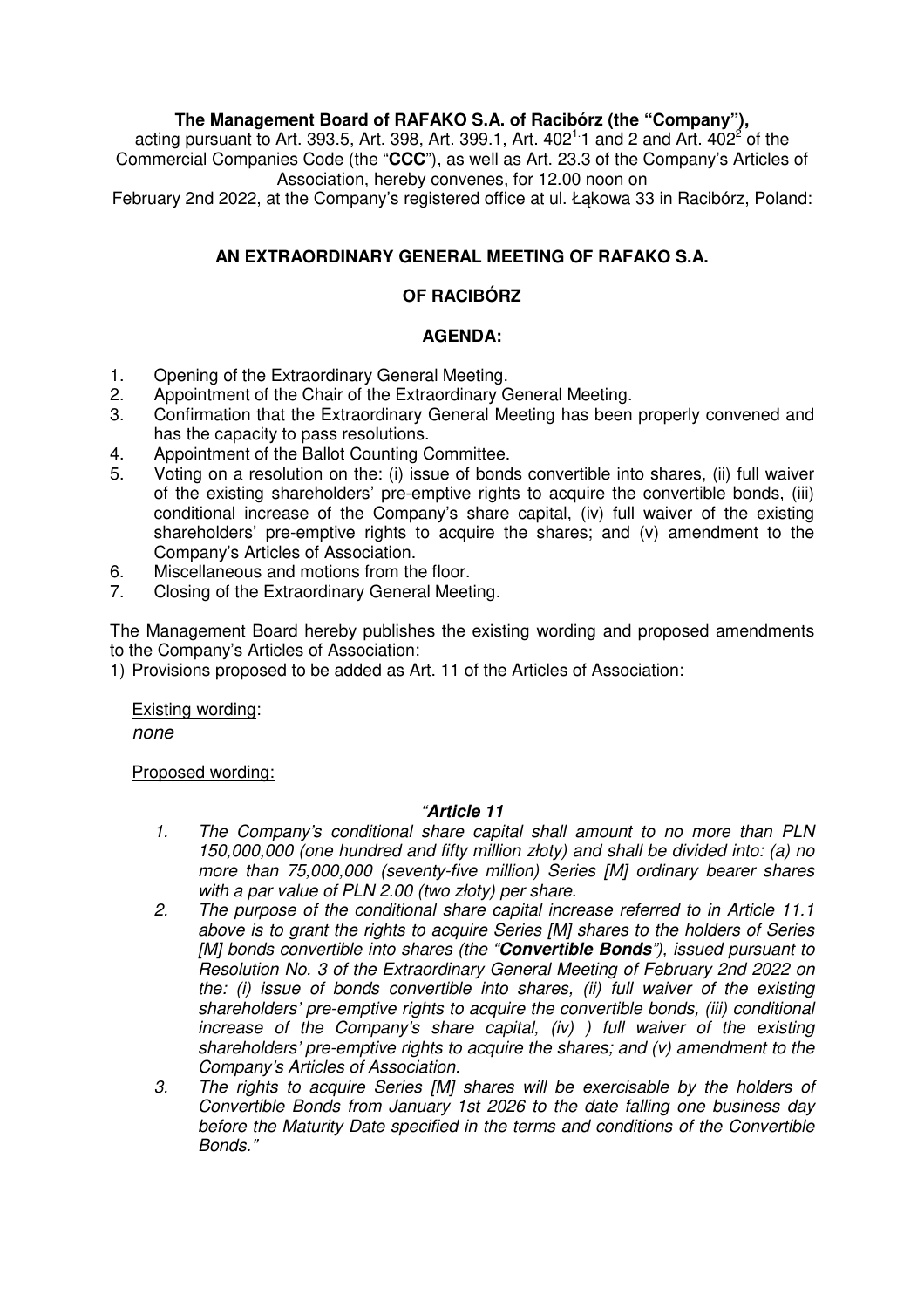Pursuant to Article  $402<sup>2</sup>$  of the Commercial Companies Code, the Company provides information on participation in the Ordinary General Meeting of the Company:

- 1. A shareholder or shareholders representing at least 1/20 of the share capital shall have the right to demand that specific issues be included in the agenda of the Ordinary General Meeting of the Company. The request should be submitted to the Company's Management Board no later than 21 days before the date of the Ordinary General Meeting. The request should include a justification or a draft resolution on the proposed item of agenda. The request may be submitted in writing to the Company's registered office at 47-400 Racibórz, ul. Łąkowa 33, NBA building, room 4 or by e-mail to the following address wza@rafako.com.pl
- 2. Shareholders should prove that they hold an appropriate number of shares as of the date of filing a request by attaching a deposit certificate or personal certificate confirming their right to participate in the General Meeting, and in the case of shareholders who are legal entities, they should also prove their right to act on behalf of the entity by attaching a valid excerpt from the appropriate register. In case of shareholders making the request using electronic means of communication, the documents should be sent in PDF format.
- 3. Shareholders of the Company representing at least 1/20 of the share capital may, before the date of the Ordinary General Meeting of Shareholders, submit in writing at the Company's registered office or by electronic means (in the manner and to the addresses set out in item 1 above) draft resolutions relating to the matters included in the agenda of the Ordinary General Meeting of Shareholders or matters which are to be included in the agenda.
- 4. Similarly as in item 1 above, Shareholders should prove that they hold an appropriate number of shares as of the date of submitting the request by attaching a deposit certificate or personal certificate confirming their right to participate in the General Shareholders' Meeting, and in the case of Shareholders who are legal entities, they should also prove their right to act on behalf of the entity by attaching a valid excerpt from the appropriate register. In case of shareholders making the request using electronic means of communication, the documents should be sent in PDF format.
- 5. Each shareholder entitled to participate in the General Meeting may, during the Ordinary General Meeting, propose draft resolutions concerning the matters included in the agenda. Draft resolutions should be submitted together with a justification. A shareholder participating in the General Meeting has the right to ask questions concerning the issues included in the agenda of the General Meeting.
- 6. A shareholder may participate in the Ordinary General Meeting and exercise their voting rights personally or by an attorney. The power of attorney to participate in the General Meeting and to execute voting rights must be granted in writing or in electronic form. Granting the power of attorney in electronic form does not require a secure electronic signature verified with a valid qualified certificate.
- 7. A shareholder is obliged to send to the Company information on granting the power of attorney in the electronic form to the e-mail address given in item 1 above not later than 4 days before the date of the Ordinary General Meeting. The power of attorney granted in electronic form should contain data enabling the identification of a shareholder. The notice of granting by the shareholder being a natural person of the power of attorney in the electronic form should be attached with the scan of the shareholder's identity document. The notice of granting the power of attorney in electronic form by a shareholder who is not a natural person should be accompanied by scans of current excerpts from relevant registers, listing the persons authorized to represent such entities. The Company shall also take other appropriate actions to identify the shareholder and the attorney in order to verify the validity of the power of attorney granted in electronic form, such actions being proportionate to the purpose.
- 8. Shareholders and attorneys will be admitted to participate in the Ordinary General Meeting upon presentation of an identity card, and attorneys who have been granted the power of attorney in writing will be admitted additionally upon presentation of a valid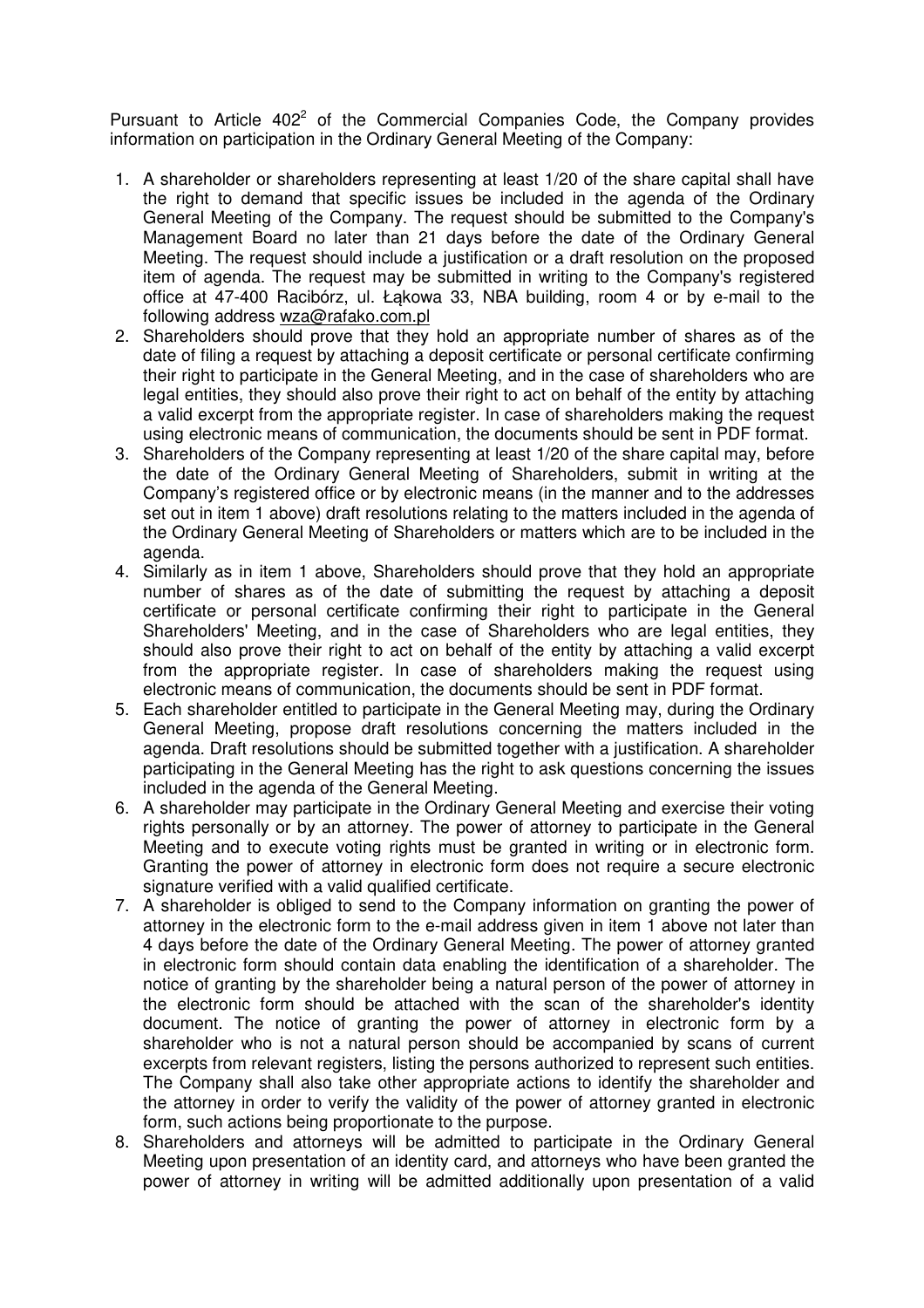power of attorney granted in writing. All attorneys of legal persons, regardless of the form in which the power of attorney was granted, should additionally present current copies from relevant registers, listing the persons authorized to represent these entities.

- 9. The Management Board of the Company, acting pursuant to § 30a(2) of the Company's Articles of Association, hereby informs that it does not allow the participation of shareholders or the possibility to exercise voting rights at the Ordinary General Meeting with the use of electronic means of communication. Furthermore, the Management Board informs that the rules of the Company's General Meeting do not provide for the possibility of exercising voting rights by mail.
- 10. The date of registration of participation in the Ordinary General Meeting shall be 13 June 2021.
- 11. The right to participate in the General Meeting is vested only in persons being shareholders on the day of registration of the participation in the General Meeting, i.e. 16 days before the date of the General Meeting.
- 12. Shareholders are recommended to take with them to the Ordinary General Meeting a registered certificate of the right to participate in the General Meeting, the request for issuance of which may be submitted by 13 June 2021 to the entity maintaining the securities account in which the Company's shares are recorded.
- 13. The Company determines the list of shareholders entitled to participate in the Ordinary General Meeting of Shareholders on the basis of the list provided to it by the National Depository for Securities S.A., and prepared on the basis of personal certificates of entitlement to participate in the General Meeting issued by entities keeping securities accounts. Three working days before the date of the Ordinary General Meeting, a list of shareholders entitled to participate in the Ordinary General Meeting will be made available for inspection at the Company's registered office. A shareholder will be able to request that the list of shareholders be sent to them free of charge by e-mail, stating the address to which the list should be sent.
- 14. Persons entitled to attend the Ordinary General Meeting may obtain the full text of the documentation to be presented in the Ordinary General Meeting and the draft resolutions at the Company's registered office or on the website at www.rafako.com.pl in the "Investor Relations"(*Relacje Inestorskie*) tab, view "GSM/Next General Meeting" (*WZA/ Najbliższe WZ*).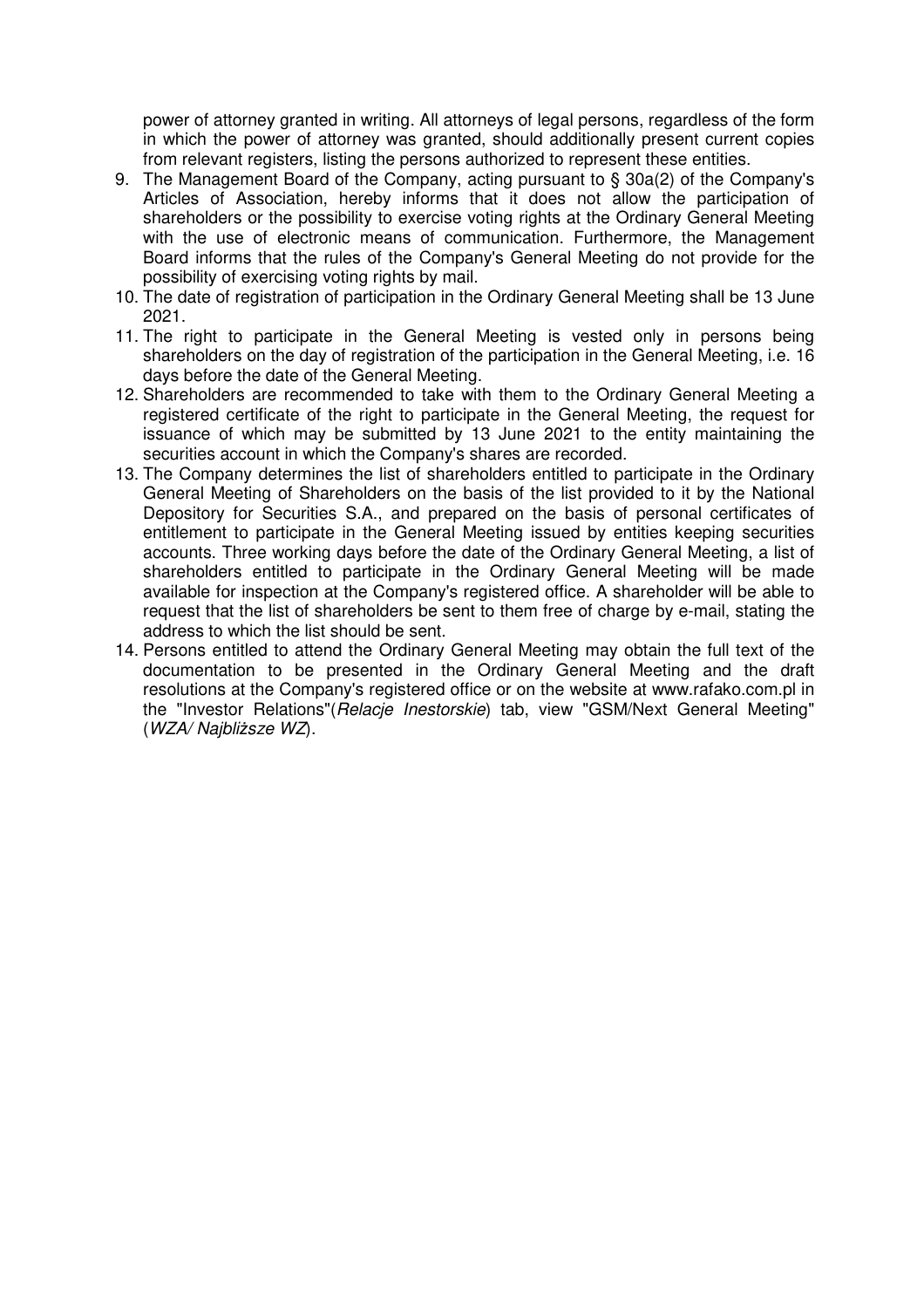#### **RULES OF PROCEDURE FOR THE GENERAL MEETING of RAFAKO Spółka Akcyjna**

- 1. These Rules define the procedure for holding General Meetings of RAFAKO S.A.
- 2. A General Meeting shall be opened by the Chair of the Supervisory Board or a person designated by the Chair.
- 3. The person opening the General Meeting shall immediately conduct the election of its Chair from among those entitled to vote.
- 4. The Chair of the General Meeting shall determine whether the General Meeting has been duly convened and has the capacity to pass resolutions based on the evidence of convening the General Meeting and the attendance list containing the signatures of General Meeting participants. The attendance list shall include information on the number of shares represented by each participant and the number of votes to which they are entitled. The attendance list shall be drawn up immediately after the Chair is elected, signed by the Chair and displayed during the General Meeting.
- 5. The Chair of the General Meeting shall propose the composition of a Ballot Counting Committee, Election Committee or Ballot Counting and Election Committee, which will ensure that the General Meeting proceeds smoothly, and shall order the elections.
- 6. The Ballot Counting Committee shall count votes cast in favour and against a resolution as well as abstaining votes. The Committee's written statement on the number of votes shall be provided to the Chair of the General Meeting, who shall announce the voting result by stating the number of votes cast in favour and against a resolution as well as the number of abstaining votes.
- 7. The Election Committee shall count votes cast to appoint and remove members of the Company's governing bodies or liquidators, to bring them to account, and when the vote concerns personnel matters. The Committee's written statement on the number of votes shall be provided to the Chair of the General Meeting, who shall announce the voting result by stating the number of votes cast in favour and against a resolution as well as the number of abstaining votes.
- 8. The General Meeting may pass resolutions regardless of the number of shareholders present or shares represented at the meeting.
- 9. The General Meeting may adjourn itself by a majority of two-thirds of votes. Such adjournments may not exceed 30 days in aggregate.
- 10. Each share shall entitle its holder to one vote at the General Meeting.
- 11. Resolutions of the General Meeting shall be passed by an absolute majority of votes cast, unless statutory provisions or the Articles of Association of RAFAKO S.A. provide otherwise. An absolute majority of votes shall mean more than half of the votes cast.
- 12. Voting shall normally be by an open ballot. A secret ballot shall be ordered in the case of elections. A secret ballot shall also be ordered in the case of voting on removal from office of members of the Company's governing bodies or its liquidators, on bringing them to account, and on personnel matters. Furthermore, a secret ballot shall be announced if requested by at least one General Meeting participant entitled to vote.
- 13. The appointment of Supervisory Board members by block voting shall take place in accordance with the following procedure:
- a) Determination of the number of Supervisory Board members,
- b) Determination of the minimum number of votes required to form a separate voting block (the quotient of the number of votes present and the number of vacancies on the Supervisory Board),
- c) Reporting of blocks entitled to elect Supervisory Board members by block voting (submission of a Voting Block Formation Report to the Chair),
- d) Holding of elections within each block in the presence of a Notary Public:
	- signing of a block attendance list,
	- giving out ballot papers to be used to vote by a secret ballot within the block,
	- appointment of the Voting Block Chair and Election Committee,
	- nomination of candidates to the Supervisory Board,